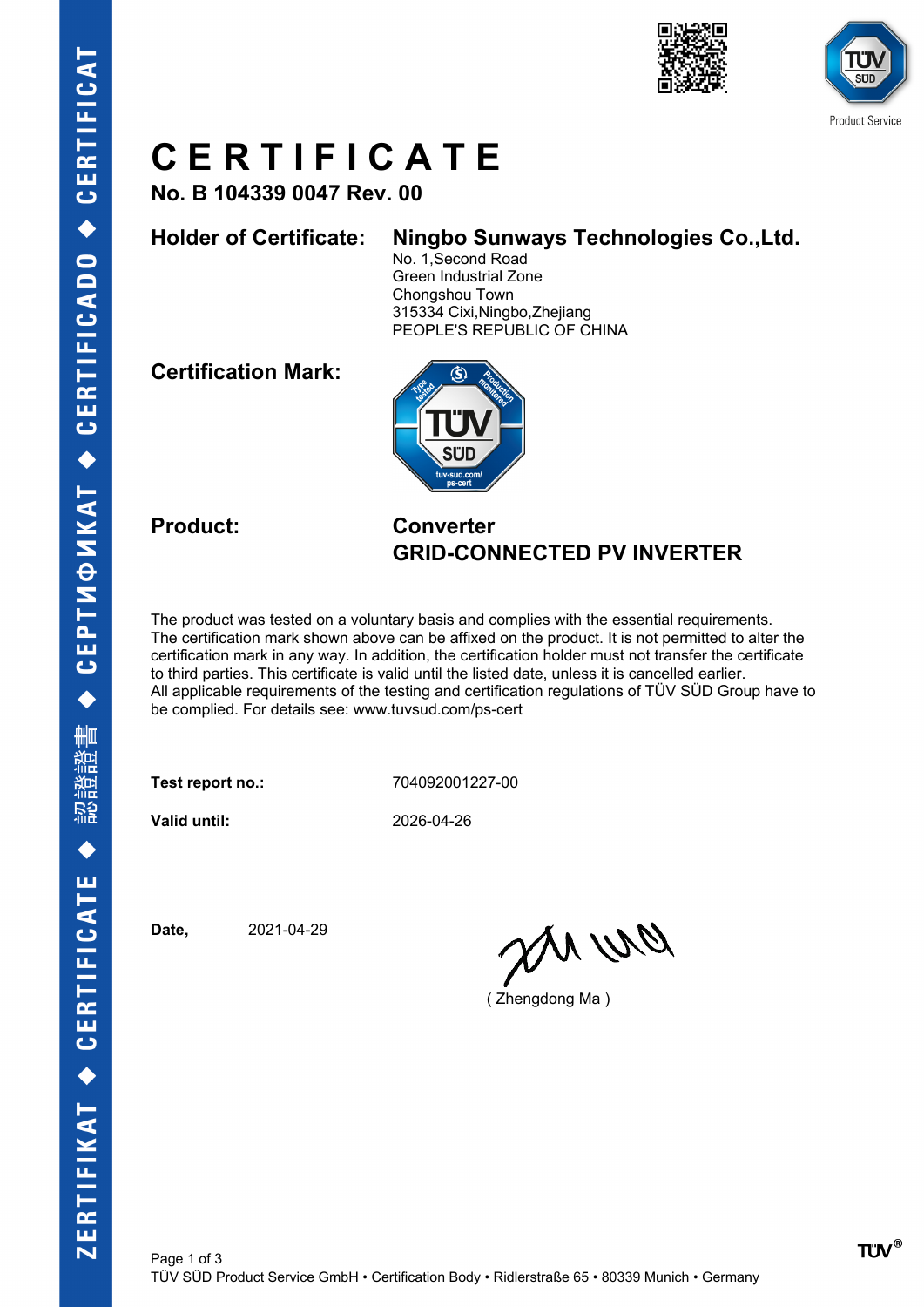

## **C E R T I F I C A T E**

**No. B 104339 0047 Rev. 00**

#### **Model(s): STT-80KTL, STT-100KTL, STT-110KTL, STT-100KTL-HV, STT-125KTL-HV.**

### **Parameters:**

| Model Name                         | STT-80KTL                       | STT-100KTL          | STT-110KTL             |  |
|------------------------------------|---------------------------------|---------------------|------------------------|--|
| PV Input Ratings                   |                                 |                     |                        |  |
| D.C. Max. Input Voltage            | 1100Vd.c.                       | 1100Vd.c.           | 1100Vd.c.              |  |
| D.C. MPPT Voltage Range            | 200-950Vd.c.                    | 200-950Vd.c.        | 200-950Vd.c.           |  |
| D.C. Max. Input Current            | 8 x 26A                         | 10 x 26A            | 10 x 26A               |  |
| <b>Isc PV</b>                      | 8 x 40A                         | 10 x 40A            | 10 x 40A               |  |
| <b>AC Output Ratings</b>           |                                 |                     |                        |  |
| A.C. Output Rated Voltage          | 3/N/PE~<br>380/400V             | 3/N/PE~<br>380/400V | $3/N/PE$ ~<br>380/400V |  |
| A.C. Output Rated Frequency        | 50/60Hz                         | 50/60Hz             | 50/60Hz                |  |
| A.C. Output Rated Power            | 80000W                          | 100000W             | 110000W                |  |
| A.C. Output Rated Apparent Power   | 80000VA                         | 100000VA            | 110000VA               |  |
| A.C. Output Max. Apparent Power    | 88000VA                         | 110000VA            | 121000VA               |  |
| A.C. Output Rated Current          | 115.5A                          | 144.3A              | 158.8                  |  |
| A.C. Output Max. Current           | 127A                            | 158.8A              | 174.8A                 |  |
| Power Factor                       | 0.8 leading0.8 lagging          |                     |                        |  |
| General Information                |                                 |                     |                        |  |
| <b>Protection Class</b>            |                                 |                     |                        |  |
| Ingress Protection                 | <b>IP65</b>                     |                     |                        |  |
| Overvoltage Category               | II(PV), III(MAINS)              |                     |                        |  |
| <b>Operating Temperature Range</b> | $-30^{\circ}$ C $+60^{\circ}$ C |                     |                        |  |
| <b>Operating Altitude</b>          | 3000m                           |                     |                        |  |
| Inverter Topology                  | Non-isolated                    |                     |                        |  |